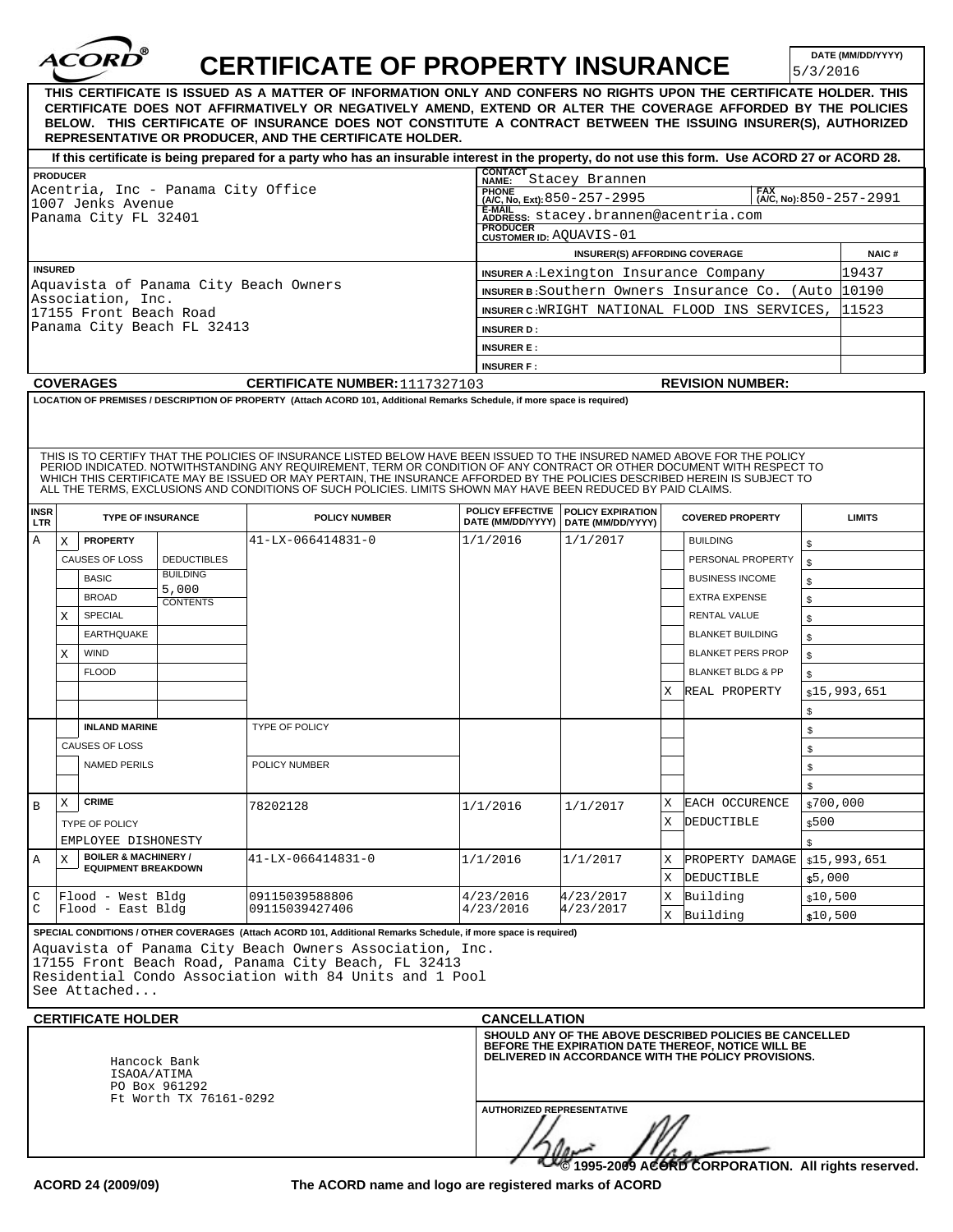**AGENCY CUSTOMER ID:** AQUAVIS-01

**LOC #:**



## **ADDITIONAL REMARKS SCHEDULE Page of**

Page  $_1$  of  $_2$ 

| <b>AGENCY</b><br>Acentria, Inc - Panama City Office                                                                                                                                                                                                                                          |                  | <b>NAMED INSURED</b><br>Aquavista of Panama City Beach Owners                                                                                                                                                                                                                                                     |  |  |  |  |  |
|----------------------------------------------------------------------------------------------------------------------------------------------------------------------------------------------------------------------------------------------------------------------------------------------|------------------|-------------------------------------------------------------------------------------------------------------------------------------------------------------------------------------------------------------------------------------------------------------------------------------------------------------------|--|--|--|--|--|
| <b>POLICY NUMBER</b>                                                                                                                                                                                                                                                                         |                  | Association, Inc.<br>17155 Front Beach Road<br>Panama City Beach FL 32413                                                                                                                                                                                                                                         |  |  |  |  |  |
| <b>CARRIER</b>                                                                                                                                                                                                                                                                               | <b>NAIC CODE</b> | <b>EFFECTIVE DATE:</b>                                                                                                                                                                                                                                                                                            |  |  |  |  |  |
| <b>ADDITIONAL REMARKS</b>                                                                                                                                                                                                                                                                    |                  |                                                                                                                                                                                                                                                                                                                   |  |  |  |  |  |
| THIS ADDITIONAL REMARKS FORM IS A SCHEDULE TO ACORD FORM,                                                                                                                                                                                                                                    |                  |                                                                                                                                                                                                                                                                                                                   |  |  |  |  |  |
| FORM TITLE: CERTIFICATE OF PROPERTY INSURANCE<br>FORM NUMBER: $24$                                                                                                                                                                                                                           |                  |                                                                                                                                                                                                                                                                                                                   |  |  |  |  |  |
| Special Conditions                                                                                                                                                                                                                                                                           |                  |                                                                                                                                                                                                                                                                                                                   |  |  |  |  |  |
| PROPERTY COVERAGE CONT'D:                                                                                                                                                                                                                                                                    |                  |                                                                                                                                                                                                                                                                                                                   |  |  |  |  |  |
| Wind Driven Rain Sub-Limit: \$250,000<br>Ordinance or Law Sub-Limit:<br>Coverage A up to Building Limits<br>Coverage B & C Combined: $$1,000,000$                                                                                                                                            |                  |                                                                                                                                                                                                                                                                                                                   |  |  |  |  |  |
| DEDUCTIBLES:<br>\$5,000 Deductible for All Covered Perils Except Wind/Hail<br>3% Wind/Hail Annual Aggregate Deductible for Hurricanes<br>$$25,000$ All Other Wind/Hail<br>\$25,000 Minimum Wind Deductible Per Occurrence                                                                    |                  |                                                                                                                                                                                                                                                                                                                   |  |  |  |  |  |
| SCHEDULED ITEMS:<br>Values insured are on a per building basis as per the schedule.  Blanket limits are not implied or<br>provided.<br>East Building:<br>\$7,777,650<br>West Building: $$7,777,650$<br>Recreational Building: \$344,366<br>Swimming Pool: \$93,985                           |                  |                                                                                                                                                                                                                                                                                                                   |  |  |  |  |  |
| VALUATION: Replacement Cost<br>COINSURANCE: Agreed Amount                                                                                                                                                                                                                                    |                  |                                                                                                                                                                                                                                                                                                                   |  |  |  |  |  |
| Property Extension Endorsement<br>$\frac{1}{5}$ 250,000 * Ordinance or Law - *The lesser of I 0% of the building values or \$250,000.<br>This is a blanket limit that includes coverages B and C. Coverage 'A' is provided at building limit.                                                |                  |                                                                                                                                                                                                                                                                                                                   |  |  |  |  |  |
| \$<br>25,000 Business Personal Property<br>$\frac{1}{2}$<br>25,000 Outdoor Property<br>50,000 Business Income<br>50,000 Sewer Backup<br>limits.<br>nullified.                                                                                                                                |                  | "Spike" clause. In the event of a loss, the limits purchased by the Insured may not be adequate to<br>cover the cost to repair the building. So, in the event of a loss we will pay up to 15% over the policy<br>Please note: If limits are provided elsewhere in the policy, the limits for this endorsement are |  |  |  |  |  |
| EQUIPMENT BREAKDOWN - Terms, Conditions and Limits<br>Per the terms of the coverage form, the following are covered:<br>. Property Damage<br>• Business Income<br>• Service Interruption<br>  Hazardous Substances<br>. Pool Pump Equipment<br>$\frac{1}{2}$ 5,000 Per occurrence deductible |                  |                                                                                                                                                                                                                                                                                                                   |  |  |  |  |  |
| CRIME (FIDELITY)<br>\$500 Deductible applies per occurrence                                                                                                                                                                                                                                  |                  |                                                                                                                                                                                                                                                                                                                   |  |  |  |  |  |
| FLOOD<br>Zone VE, Grandfathered and rated in Zone A11.<br>Valuation = Replacement Cost<br>Coinsurance = 80%                                                                                                                                                                                  |                  | West Building - Policy #09115039588806 - Deductible \$5,000 per Occurrence - 42 Units - Current Flood                                                                                                                                                                                                             |  |  |  |  |  |
| Policy #09115039427406 - Deductible \$5,000 per Occurrence - 42 Units - Current Flood Zone VE,<br>Grandfathered and rated in Zone A11                                                                                                                                                        |                  |                                                                                                                                                                                                                                                                                                                   |  |  |  |  |  |
| ACORD 101 (2008/01)                                                                                                                                                                                                                                                                          |                  | © 2008 ACORD CORPORATION. All rights reserved.                                                                                                                                                                                                                                                                    |  |  |  |  |  |